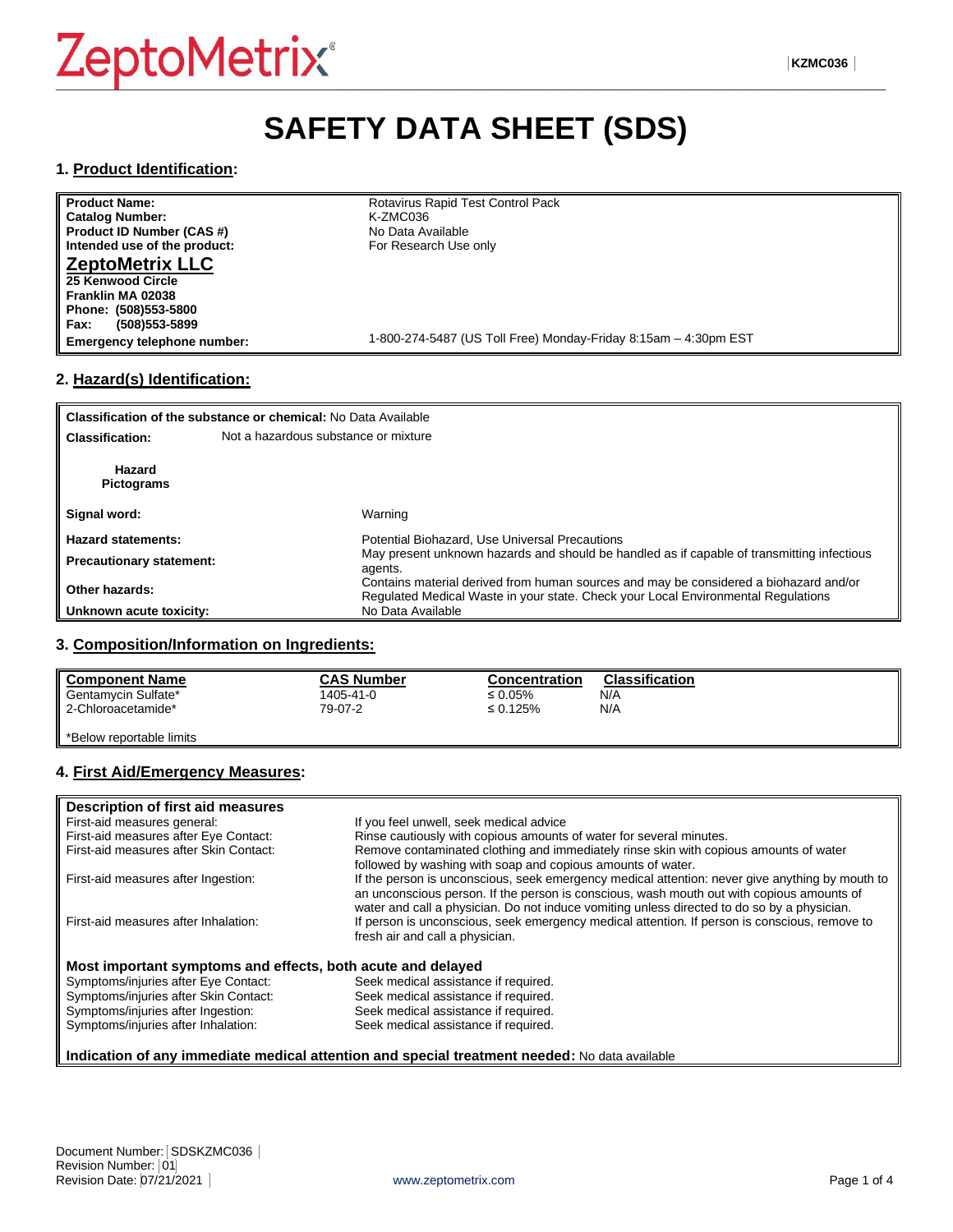### **5. Fire and Explosion Measures:**

| <b>Extinguishing Media</b>                            |                                                                                            |  |
|-------------------------------------------------------|--------------------------------------------------------------------------------------------|--|
| Suitable extinguishing media:                         | Use an extinguishing agent suitable for the surrounding area.                              |  |
| Unsuitable extinguishing media:                       | Use an extinguishing agent suitable for the surrounding area.                              |  |
| Special hazards arising from the substance or mixture |                                                                                            |  |
| Fire hazard:                                          | No data available                                                                          |  |
| Explosion hazard:                                     | No data available                                                                          |  |
| Reactivity:                                           | No data available                                                                          |  |
| <b>Advice for firefighters</b>                        |                                                                                            |  |
| Firefighting instructions:                            | Exercise caution when fighting a fire.                                                     |  |
| Protection during firefighting:                       | Firefighters should wear protective gear. Do not enter fire area without proper protective |  |
|                                                       | equipment, including respiratory protection.                                               |  |

#### **6. Accidental Release Measures:**

| Personal precautions, protective equipment and emergency procedures |                                                                                               |  |
|---------------------------------------------------------------------|-----------------------------------------------------------------------------------------------|--|
| General measures:                                                   | Use appropriate personal protective equipment (PPE) and appropriate laboratory procedures.    |  |
|                                                                     |                                                                                               |  |
| For non-emergency personnel                                         |                                                                                               |  |
| Protective equipment:                                               | Use appropriate personal protective equipment (PPE).                                          |  |
| Emergency procedures:                                               | Use appropriate emergency procedures.                                                         |  |
| For emergency responders                                            |                                                                                               |  |
| Protective equipment:                                               | Use appropriate personal protective equipment (PPE).                                          |  |
| Emergency procedures:                                               | Use appropriate emergency procedures.                                                         |  |
| Methods and material for containment and cleaning up                |                                                                                               |  |
| For containment:                                                    | Contain material in accordance to State and Federal regulations.                              |  |
| Methods for cleaning up:                                            | Follow and dispose of material in accordance to State and Federal waste disposal regulations. |  |

# **7. Handling and Storage:**

| <b>Precautions for safe handling</b><br>Precautions for safe handling: | Handle in accordance with good laboratory practices and Biosafety Level 2 safety procedures.<br>Use Universal Precautions. |
|------------------------------------------------------------------------|----------------------------------------------------------------------------------------------------------------------------|
| Conditions for safe storage, including any incompatibilities           |                                                                                                                            |
| Storage conditions:<br>Incompatible products:                          | Store in the original container. Keep container closed when not in use.<br>No data available                               |
| Incompatible materials:                                                | No data available                                                                                                          |
| Storage:                                                               | Recommended storage temperature 2-8°C.                                                                                     |
|                                                                        |                                                                                                                            |

#### **8. Exposure Controls and Personal Protection:**

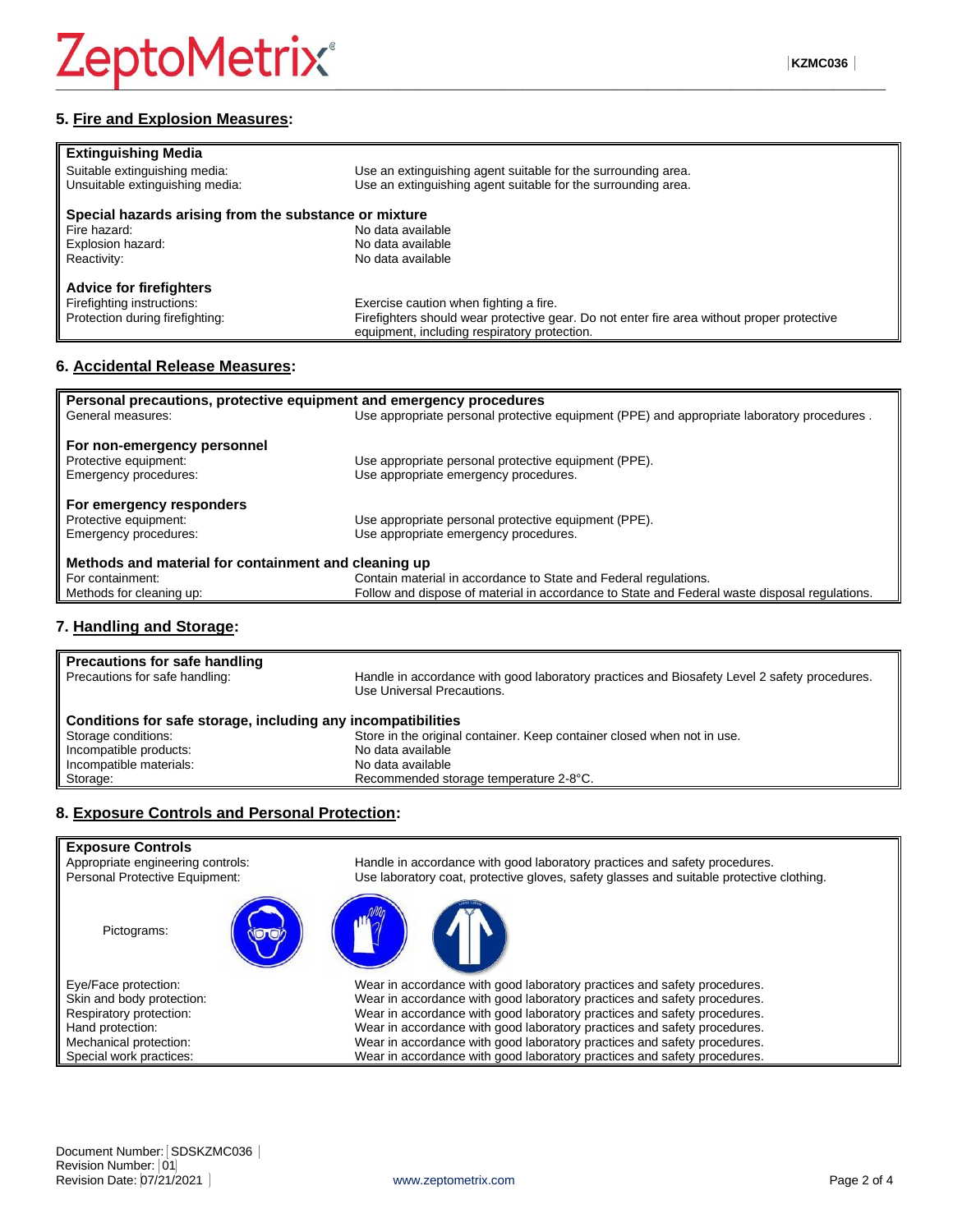# $Zepto$ Metrix®

#### **9. Physical and Chemical Properties:**

#### **Information on basic physical and chemical properties**

| <b>INTO MARGIN ON DASIV PHYSICAL AND CHUMBAL PLOPULIUS</b> |                            |
|------------------------------------------------------------|----------------------------|
| <b>Physical State:</b>                                     | Liquid                     |
| Appearance/color:                                          | Clear, pale amber solution |
| Odor:                                                      | No data available          |
| Odor threshold:                                            | No data available          |
| pH:                                                        | No data available          |
| Melting point/freezing point:                              | No data available          |
| Boiling point:                                             | No data available          |
| Flash point:                                               | No data available          |
| Evaporation rate:                                          | No data available          |
| Flammability:                                              | No data available          |
| Upper/lower flammability or explosive limits:              | No data available          |
| Vapor pressure:                                            | No data available          |
| Vapor density:                                             | No data available          |
| Relative density:                                          | No data available          |
| Solubility(ies):                                           | No data available          |
| Partition coefficient:                                     | No data available          |
| Auto-ignition temperature:                                 | No data available          |
| Decomposition temperature:                                 | No data available          |
| Viscosity:                                                 | No data available          |
| <b>Other information:</b>                                  | No data available          |

#### **10. Stability and Reactivity:**

| Reactivity:                         | No data available                            |
|-------------------------------------|----------------------------------------------|
| Chemical stability:                 | Stable under recommended storage conditions. |
| Possibility of hazardous reactions: | No data available                            |
| Conditions to avoid:                | No data available                            |
| Incompatible materials:             | No data available                            |
| Hazardous decomposition products:   | No data available                            |

# **11. Toxicological Information:**

| Information on toxicological effects                |                            |
|-----------------------------------------------------|----------------------------|
| Skin corrosion/irritation:                          | May cause mild irritation. |
| Eye damage/irritation:                              | May cause mild irritation. |
| Respiratory damage/irritation:                      | May cause mild irritation. |
| Ingestion damage/irritation:                        | May cause mild irritation. |
| Specific target organ toxicity (single exposure):   | No data available          |
| Specific target organ toxicity (repeated exposure): | No data available          |
| Numerical measure of toxicity:                      | No data available          |
| Symptoms/injuries after skin contact:               | No data available          |
| Symptoms/injuries after eye contact:                | No data available          |
| Symptoms/injuries after inhalation:                 | No data available          |
| Symptoms/injuries after ingestion:                  | No data available          |

### **12. Ecological Information:**

| Ecotoxicity:                   | The product does not contain significant quantities of ingredients that are environmentally toxic. |
|--------------------------------|----------------------------------------------------------------------------------------------------|
| Persistence and degradability: | The product is unlikely to persist in the environment.                                             |
| Bioaccumulative potential:     | No data available                                                                                  |
| Mobility in soil:              | No data available                                                                                  |
| Other adverse effects:         | No data available                                                                                  |

#### **13. Disposal Information:**

| Waste disposal recommendations: | Dispose of material in accordance to local. State and Federal waste disposal regulations |
|---------------------------------|------------------------------------------------------------------------------------------|
|                                 | concerning potentially biohazardous waste.                                               |